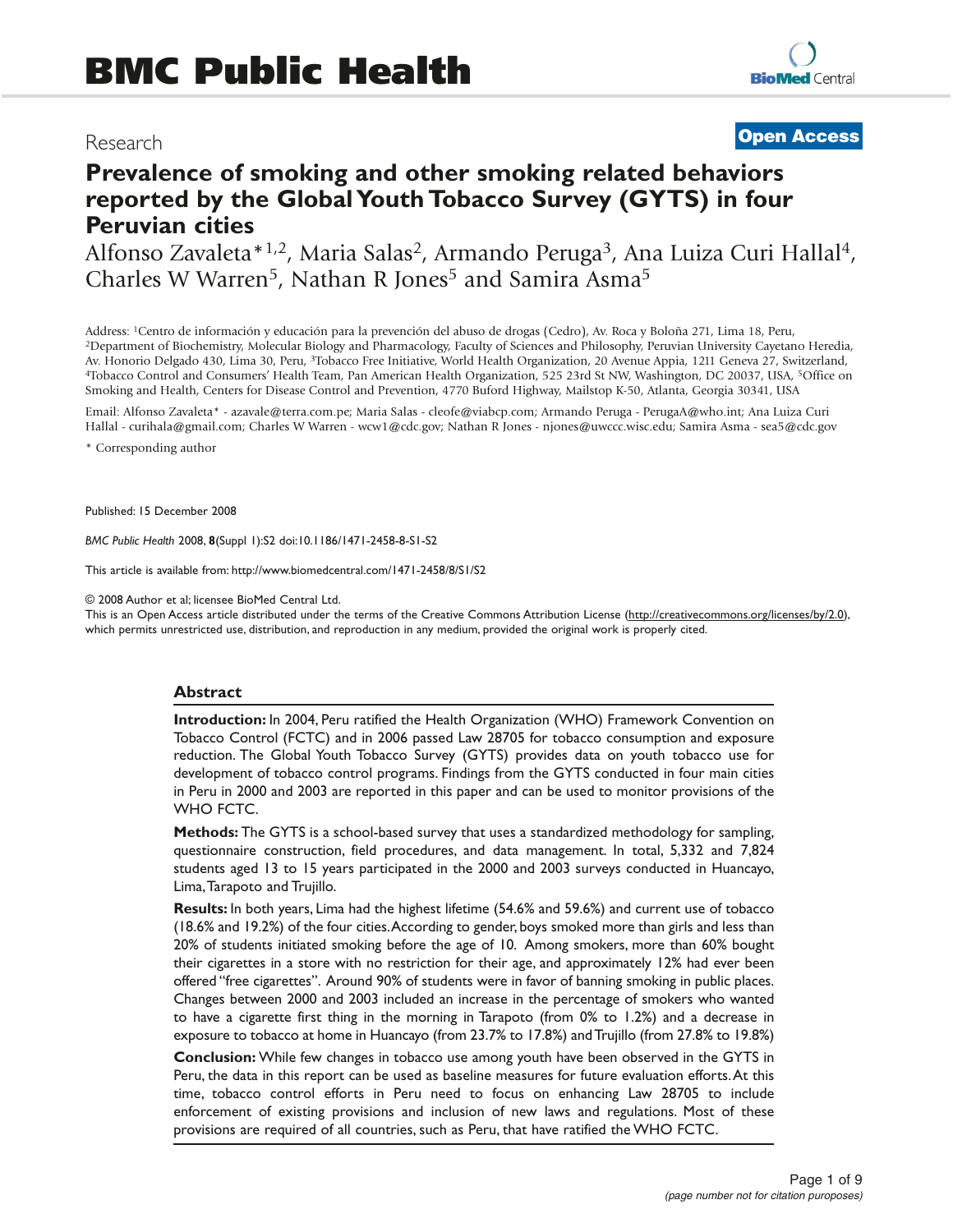## **Introduction**

The Peruvian government has made tobacco control a priority public health issue. On November 30, 2004, Peru ratified the World Health Organization (WHO) Framework Convention on Tobacco Control (FCTC) [1]. On March 13, 2006, the Peruvian Congress passed Law 28705, "Law of Prevention and Control of Risks Associated with Tobacco Consumption" [2]. Law 28705 entered into effect April 7, 2006. Prior to ratifying the WHO FCTC and passing Law 28705, the tobacco control effort in Peru had been restricted to efforts in individual cities, such as restrictions on the sale of tobacco to minors, and activities on tobacco control promoted in schools [3]. However, regulations on the sale of tobacco products to minors were not enforced and the school programs were not successful as the teachers had not been trained in effective teaching approaches regarding tobacco.

The WHO FCTC was developed as a response to the global tobacco epidemic and is the world's first public health treaty on tobacco control. Countries that ratify the WHO FCTC are encouraged to enact comprehensive tobacco control legislation including, but not limited to: increasing tobacco taxes; protection from exposure to secondhand smoke (SHS); enacting comprehensive bans on tobacco advertising, promotion and sponsorship; and including health warning labels on tobacco packaging. Peru is working to implement laws and regulations to meet the obligations of the WHO FCTC and Law 28705 [2]. However, effective tobacco control policies in Peru must move beyond Law 28705 and focus on new policies related to: increasing taxes on tobacco; banning pro-tobacco advertising and promotion; development of cessation programs; and banning smoking in all indoor workplaces.

Several studies have shown the variations in epidemiological indicators of use of tobacco, and the infrastructure for tobacco control in Peru and other countries of the region [4-8]. In 2002, the annual per capita consumption of tobacco for Peruvians was 1,849 cigarettes [3,9]. In 2003, of the general population (12 to 64 years), more than 75% of people had received an offer to smoke at some time in their life. The life prevalence of tobacco consumption was 63.4% and males consumed more tobacco (83.1%) than females (60.4%) [5,6]. In 2000, the prevalence of tobacco use in youths was 22% for males and 15% for females [10]. The tobacco market in Peru increased from 2001 to 2006, growing at an average annual rate of 4.6% [8].

A model proposed by Lopez and colleagues depicts the global impact of the evolving tobacco pandemic by combining surveillance data on smokers and several indicators of disease burden [4,11]. In stage 1, a country experiences a rather low prevalence of smoking, smoking is essentially limited to males, and there is relatively low disease burden. At present, many of the countries of sub-Saharan Africa are in this stage. Many of the low and middle income countries of Asia, North Africa, and Latin America fit a stage 2 pattern, with persistence of an excess of males among smokers, and with emergence of respiratory complications, cancer, and other tobacco attributable diseases. In stage 3, male and female prevalence estimates converge, sometimes due to a concurrent decline of male smoking and an increase in the proportion of women among active smokers. Many of the countries of southern and eastern Europe are in this stage; deaths attributed to smoking comprise 10% to 30% of all deaths. The more established market economies of northern and western Europe, Australia, and North America are approaching or are in stage 4 of the Lopez and colleagues' model. In this stage, there is a trend over time to a marked decline of smoking incidence and prevalence for both sexes; deaths attributed to smoking peak at 25% to 35% of all deaths, before beginning to decline [4].

The WHO FCTC calls for countries to establish programs for national, regional, and global surveillance. WHO, the US Centers for Disease Control and Prevention, and the Canadian Public Health Association developed the Global Tobacco Surveillance System (GTSS) to assist all 193 WHO member states in establishing tobacco control surveillance and monitoring [12]. The GTSS provides a flexible system that includes common data items but allows countries to include important unique information at their discretion. It also uses a common survey methodology, similar field procedures for data collection, and similar data management and processing techniques. The GTSS includes collection of data through three surveys: the Global Youth Tobacco Survey (GYTS) for youth, and the Global School Personnel Survey and the Global Health Professional Survey for adults. The GYTS has been completed by over 2 million students in 140 countries [13]. In Peru, the GYTS has been implemented in four sites: Huancayo (2000, 2003), Lima (2000, 2003), Tarapoto (2000, 2003) and Trujillo (2000, 2003) [14,15].

The purpose of this paper is to use data from the GYTS conducted in Peru in 2000 and 2003 to set the baseline among youth for self-reported prevalence of tobacco use and smoking cessation, exposure to SHS and tobacco industry marketing, access to and availability of tobacco products, and school curricula teachings.

## **Methods**

The GYTS is a school-based survey of defined geographic sites that can be countries, provinces, cities, or any other sampling frame, including subnational areas, non-member states, or territories. The GYTS uses a standardized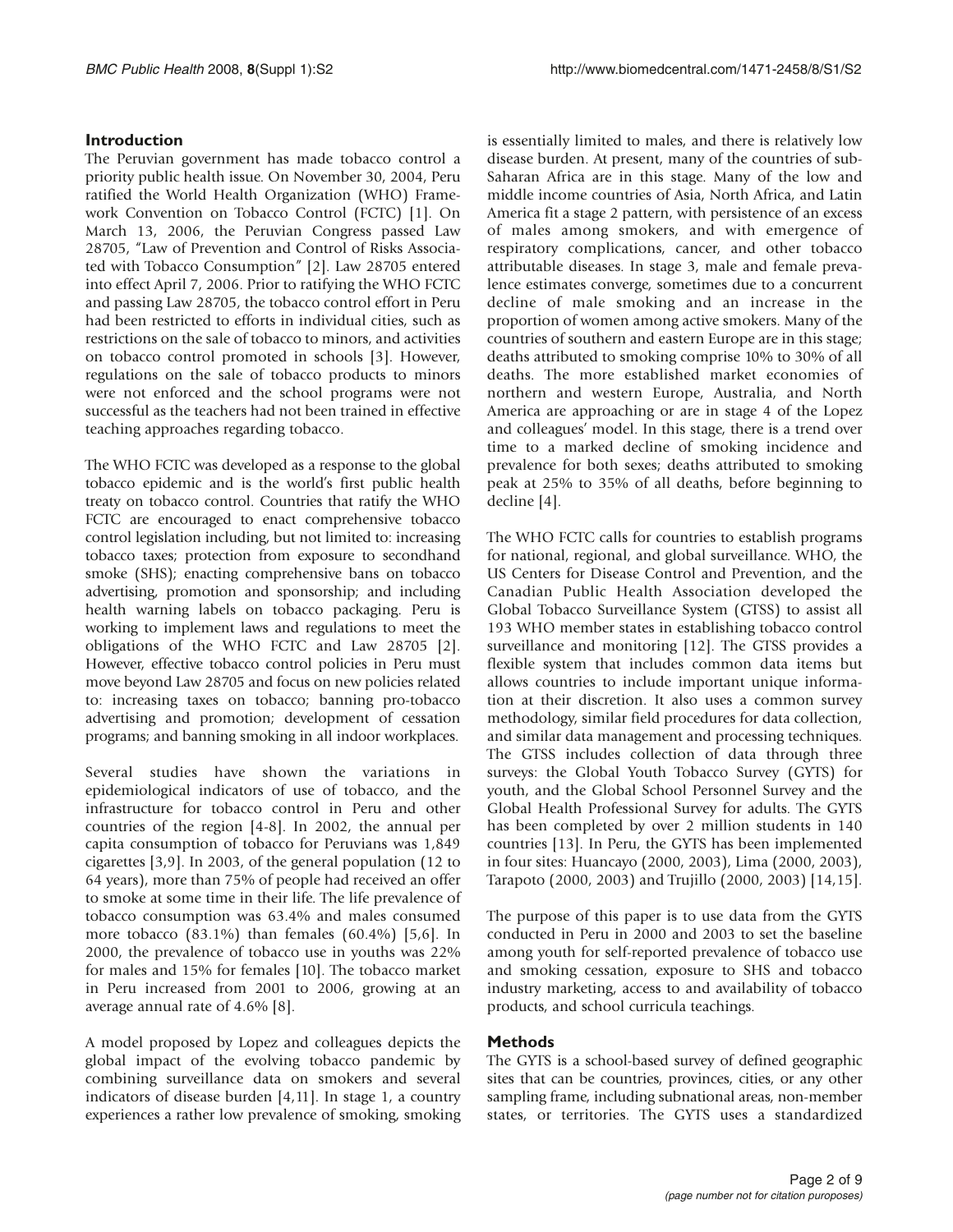methodology for constructing sampling frames, selecting schools and classes, preparing questionnaires, carrying out field procedures, and processing data. The GYTS questionnaire is self-administered in classrooms, and school, class, and student anonymity is maintained throughout the GYTS process. Country-specific questionnaires consist of a core set of questions that all countries ask and unique country-specific questions. The final country questionnaires are translated in-country into local languages and back-translated to check for accuracy. GYTS country research coordinators conduct focus groups of students aged 13 to 15 years to further test the accuracy of the translation and student understanding of the questions.

The GYTS enquired about several important tobacco-use indicators, including: current cigarette smoking (based on a response of "1 or more days" to the question, "During the past 30 days (1 month), on how many days did you smoke cigarettes?"); current use of tobacco products other than cigarettes; 'susceptibility' (that is, absence of a firm decision not to smoke) or likely initiation of cigarette smoking in the next year among never smokers (based on a negative response to the question, "Have you ever tried or experimented with cigarette smoking, even one or two puffs?" as well as a response of anything but "definitely no" to the questions, "If one of your best friends offered you a cigarette, would you smoke it?" and "Do you think you will try smoking a cigarette in the next year?") [16]; exposure to cigarette smoke in public places (based on a response of "1 or more days" to the question, "During the past 7 days, on how many days have people smoked in your presence, in places other than your home?"); one or more parents smoke cigarettes (based on a response of "both", "father only", or "mother only" to the question, "Do your parents smoke?"); one or more best friends smoke cigarettes (based on a response of "most" or "all" to the question, "Do most or all of your best friends smoke?"); in favor of banning cigarette smoking in public places (based on a positive response to the question, "Are you in favor of banning smoking in public places (such as in restaurants, in buses, streetcars, and trains, in schools, on playgrounds, in gyms and sports arenas, in discos?"); and exposure to pro-tobacco advertising and promotion, either direct or indirect (based on: a response of "a lot" or "a few" to the questions, "During the past 30 days (1 month), how many anti-smoking media messages (for example, television, radio, billboards, posters, newspapers, magazines, movies, drama) have you seen or heard?", "During the past 30 days (1 month), how many advertisements for cigarettes have you seen on billboards?", "During the past 30 days (1 month), how many advertisements for cigarettes have you seen at point of sale?", "During the past 30 days (1 month), how many advertisements or promotions for cigarettes have you seen in newspapers or magazines?"; a positive response to the

questions, "Do you have something (t-shirt, pen backpack, etc) with a cigarette brand logo on it?" or "Has a cigarette company representative ever offered you a free cigarette?").

t-Tests were used to determine differences between subpopulations [17]. Differences between prevalence estimates were considered statistically significant if the ttest p-value was <0.05.

The GYTS uses a two-stage cluster sample design that produces representative samples of students in grades associated with ages 13 to 15 years. The sampling frame includes all schools containing any of the identified grades. At the first stage, the probability of schools being selected is proportional to the number of students enrolled in the specified grades. At the second sampling stage, classes within the selected schools are randomly selected. All students in selected classes attending school the day the survey is administered are eligible to participate. Student participation is voluntary and anonymous using self-administered data-collection procedures. The GYTS sample design produces representative, independent, cross-sectional estimates for each site. For cross-site comparisons, data in this paper are limited to students aged 13 to 15 years old.

A weighting factor is applied to each student record to adjust for non-response (by school, class, and student) and variation in the probability of selection at the school, class, and student levels. A final adjustment sums the weights by grade and gender to the population of school children in the selected grades in each sample site. SUDAAN, a software package for statistical analysis of correlated data, was used to compute standard errors of the estimates and produced 95% confidence intervals, which are shown as lower and upper bounds [18]. Significant statistical differences are noted at the  $p < 0.05$  level.

The GYTS was implemented in the same four sites of Peru in 2000 and 2003 using the same methodology and similar sample sizes; 5,332 and 7,824 students in the second to fourth grades of high school participated in each survey, respectively, in Huancayo (1,351 in 2000, 1,923 in 2003), Lima (1,647 in 2000, 1,823 in 2003), Tarapoto (1,057 in 2000, 1,892 in 2003) and Trujillo (1,277 in 2000, 2,186 in 2003). School response rates were greater than 96% in all sites and reached 100% in two sites. The student response rate ranged from 86% to 92% [14,15].

The findings in this report are subject to at least three limitations. First, because the sample surveyed was limited to youths attending school, they may not be representative of all 13 to 15 year olds in Peru. Second, these data apply only to youths who were in school the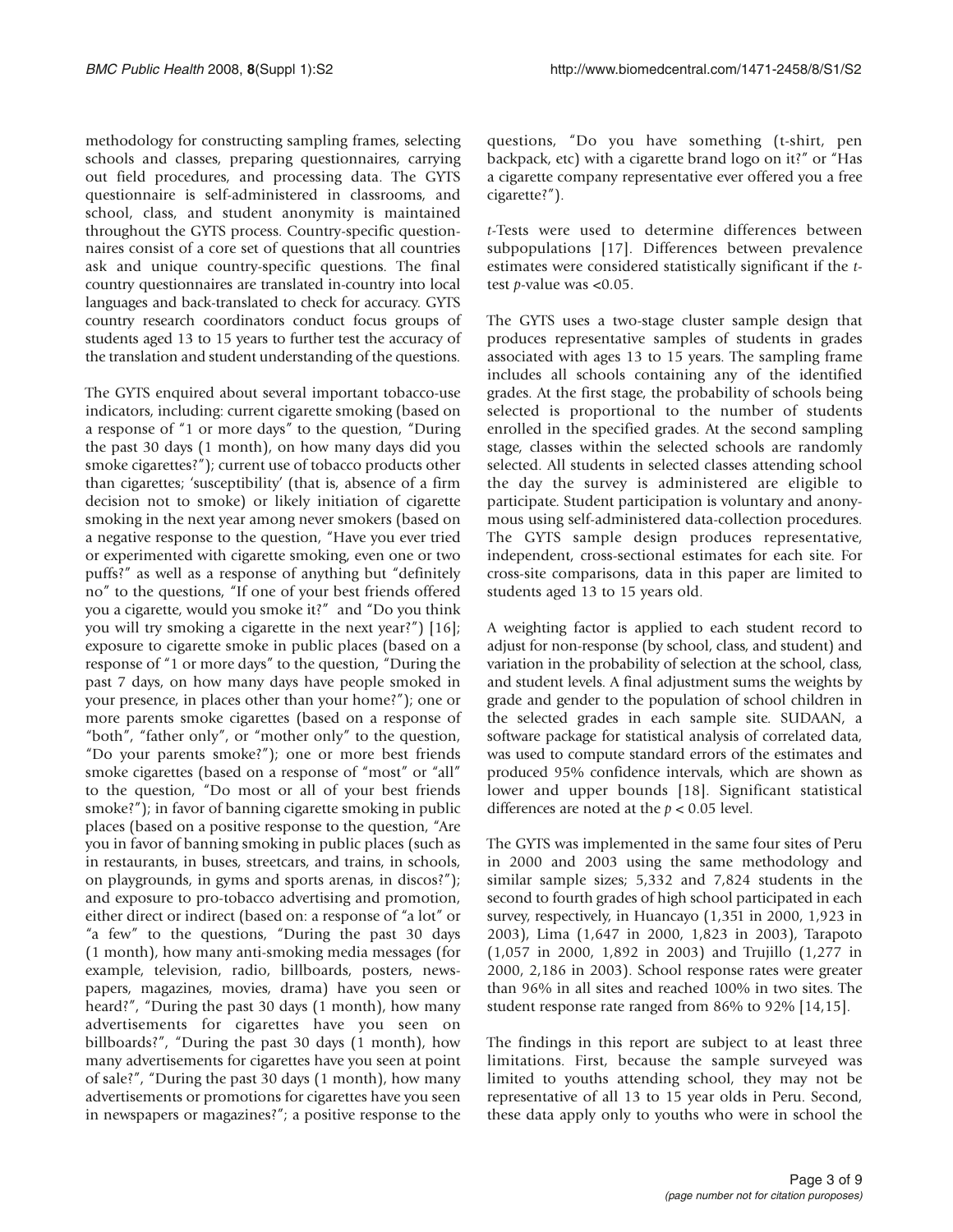| <b>Site</b>    | Ever smoked cigarettes,<br>even one or two puffs | Ever smokers who initiated<br>smoking before age 10 | Never smokers susceptible to initiate<br>smoking in the next year |
|----------------|--------------------------------------------------|-----------------------------------------------------|-------------------------------------------------------------------|
| Huancayo, 2000 | 47.1 $(40.9-53.5)$ (n = 963)                     | $18.1$ (13.6-23.6) (n = 429)                        | 29.7 $(24.8-35.1)$ (n = 495)                                      |
| Lima, 2000     | 54.6 (49.5-59.6) (n = 1,189)                     | 13.5 (11.1-16.4) (n = 605)                          | $25.4$ (20.6-31.0) (n = 545)                                      |
| Tarapoto, 2000 | 42.5 (35.6-49.8) (n = 750)                       | $10.9$ (7.6-15.3) (n = 305)                         | $19.2$ (15.5-23.6) (n = 416)                                      |
| Trujillo, 2000 | 46.5 (38.7-54.5) (n = $1,005$ )                  | $12.3$ (9.1-16.4) (n = 429)                         | $25.5$ (19.7-32.2) (n = 553)                                      |
| Huancayo, 2003 | 58.6 $(52.9-64.1)$ (n = 966)                     | $11.6$ (8.4-15.7) (n = 550)                         | $25.8$ (22.0-29.9) (n = 384)                                      |
| Lima, 2003     | 59.6 $(52.9-66.0)$ (n = 998)                     | $13.6$ (10.2-17.8) (n = 587)                        | 30.5 $(24.2 - 37.8)$ (n = 388)                                    |
| Tarapoto, 2003 | 48.7 $(43.5-54.0)$ (n = 1,082)                   | 8.3 $(5.9 - 11.6)$ (n = 505)                        | $19.6$ (15.6-24.4) (n = 554)                                      |
| Trujillo, 2003 | 44.5 (39.0-50.2) (n = 1,305)                     | 13.1 (9.6-17.7) (n = 585)                           | 22.7 (20.8-24.7) (n = 697)                                        |

**Table 1: Percent of students who had ever smoked cigarettes, ever smoked their first cigarette before age 10, and of students who had never smoked cigarettes that are likely to initiate smoking in the next year (that is, are susceptible), Peru GYTS, 2000 and 2003**

Values are mean (95% confidence intervals).

**Table 2: Percent of students who were current cigarette smokers, current users of tobacco products other than cigarettes, and current smokers who were dependent on tobacco products, Peru GYTS, 2000 and 2003**

| <b>Site</b>    | <b>Current cigarette smokers</b> | <b>Currently used other</b><br>tobacco products | Current cigarette smokers who felt<br>like having a cigarette first<br>thing in the morning |
|----------------|----------------------------------|-------------------------------------------------|---------------------------------------------------------------------------------------------|
| Huancayo, 2000 | $15.6$ (12.0-20.0) (n = 943)     | 7.6 $(5.7 - 10.2)$ (n = 997)                    | $0.9$ (0.1-7.1) (n = 115)                                                                   |
| Lima, 2000     | $18.6$ (15.2-22.5) (n = 1,120)   | 6.3 $(4.6-8.7)$ (n = 1,208)                     | 3.4 $(1.2-8.9)$ (n = 146)                                                                   |
| Tarapoto, 2000 | $14.3$ (11.2-18.1) (n = 712)     | 5.6 $(3.7-8.2)$ (n = 757)                       | $0.0(n = 64)$                                                                               |
| Trujillo, 2000 | $16.3$ (12.8-20.6) (n = 928)     | 5.3 $(3.6-7.5)$ (n = 1,016)                     | 3.6 $(0.7 - 16.4)$ (n = 110)                                                                |
| Huancayo, 2003 | $15.6$ (12.9-18.8) (n = 929)     | 6.3 $(4.6-8.7)$ (n = 993)                       | $0.8$ (0.1-5.9) (n = 115)                                                                   |
| Lima, 2003     | $19.2$ (15.1-24.0) (n = 972)     | 7.9 $(5.9 - 10.4)$ (n = 1,040)                  | 2.6 $(0.7-9.2)$ (n = 144)                                                                   |
| Tarapoto, 2003 | $15.5$ (12.4-19.1) (n = 1,039)   | 6.4 $(5.0-8.0)$ (n = 1,123)                     | $1.2$ (0.2-8.4) (n = 106)                                                                   |
| Trujillo, 2003 | $15.3$ (11.4-20.2) (n = 1,257)   | 6.1 $(4.5-8.3)$ (n = 1,340)                     | $3.9$ (1.2-12.1) (n = 165)                                                                  |

Values are mean (95% confidence intervals).

day the survey was administered and completed the survey. Student response was quite high (86% to 92% in 2000; 89% to 93% in 2003 [14,15]), suggesting bias due to absence or non-response is small. Third, data are based on self reports of students, who may under- or over-report their use of tobacco. The extent of this bias can not be determined in the Peru data; however, responses to tobacco questions on surveys similar to GYTS have shown good test-retest reliability [19].

#### **Results**

#### *Prevalence*

Over 40% of students had ever smoked a cigarette for all four sites in both years (Table 1). In 2003, Huancayo and Lima (58.6% and 59.6%, respectively) had significantly higher prevalences of lifetime cigarette smoking than Trujillo. There was no significant change over time for any of the four sites between 2000 and 2003. Of ever smokers, approximately 1 in 10 in each of the four sites had initiated smoking before age 10, with no significant change between 2000 and 2003.

A series of questions are used to develop an index of likely initiation of smoking among never smokers (that is, susceptibility). Among never smokers, in 2003, susceptibility ranged from 19.6% (Tarapoto) to 30.5% (Lima) (Table 1). There was no significant change between 2000 and 2003 for any of the sites.

In 2003, current cigarette smoking ranged from 15.3% (Trujillo) to 19.2% (Lima) (Table 2). Current use of tobacco products other than cigarettes ranged from 6.1% (Trujillo) to 7.9% (Lima). Use of other tobacco products was significantly less than cigarette smoking in each of the four sites. Less than 5% of current cigarette smokers reported they feel like having a cigarette first thing in the morning (indicative of cigarette dependency) in each of the four sites.

There was no significant change over time in prevalence of current cigarette smokers, current users of other tobacco products and the desire to smoke first thing in the morning for any of the four sites between 2000 and 2003, except in Tarapoto, where the prevalence of desiring to smoke first thing in the morning increased. There was no difference between boys and girls in current smoking in any of the cities (Table 3). In all four cities, 15-year-old students were more likely than 13 year olds to be current smokers.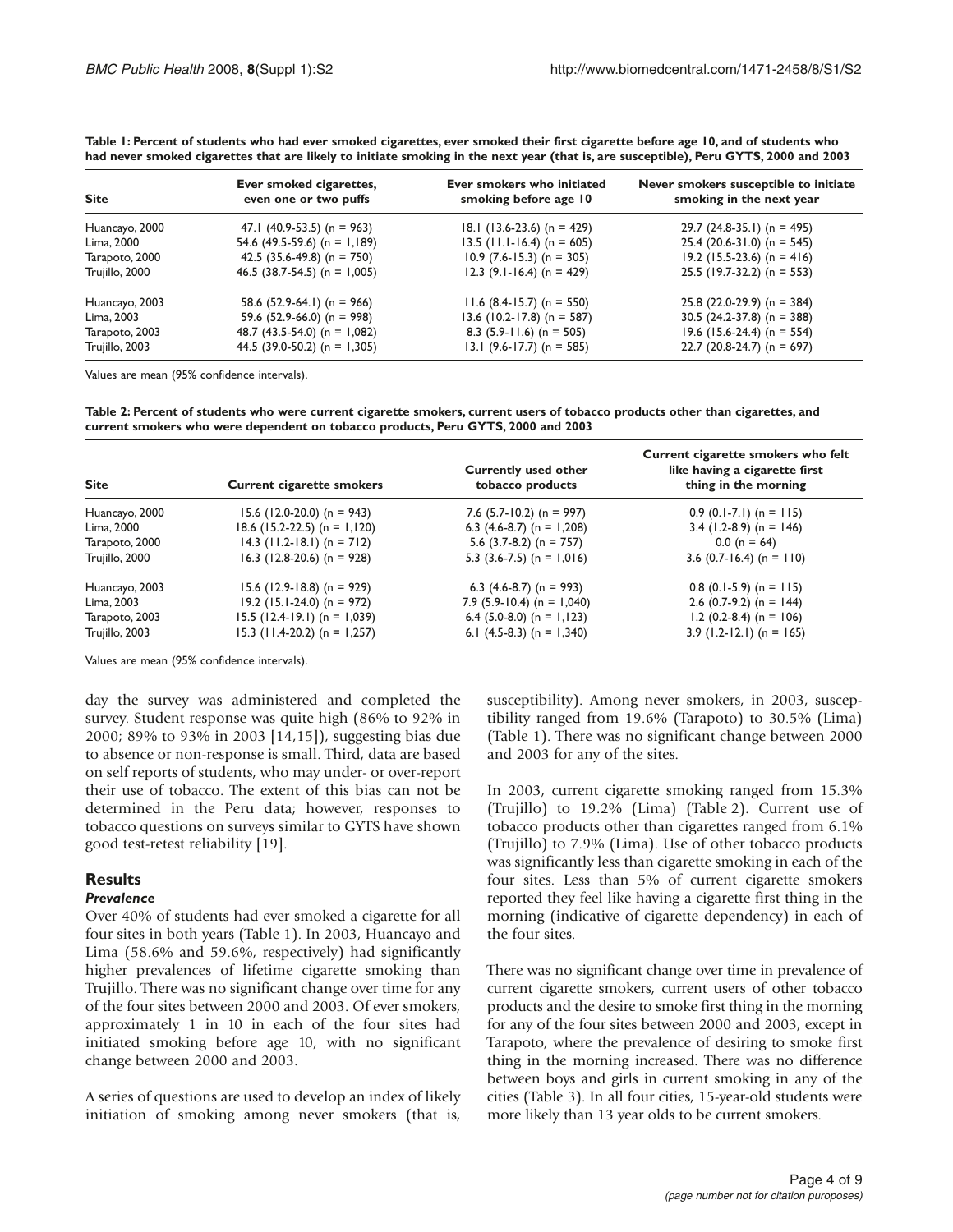|                |                    | Gender             |                     | Age (years)       |                    |                    |
|----------------|--------------------|--------------------|---------------------|-------------------|--------------------|--------------------|
| <b>Site</b>    | <b>Total</b>       | Male               | Female              | 13                | $\overline{14}$    | 15                 |
| Huancayo, 2000 | 15.6 (12.0-20.0)   | 20.3 (15.4-26.2)   | $10.6(6.6-16.6)$    | $6.9(4.2-11.2)$   | $13.9(9.5-20.0)$   | 25.5 (18.9-33.4)   |
|                | $(n = 943)$        | $(n = 462)$        | $(n = 471)$         | $(n = 291)$       | $(n = 331)$        | $(n = 321)$        |
| Lima, 2000     | $18.6$ (15.2-22.5) | 20.2 (15.8-25.4)   | $17.4$ (13.3-22.4)  | $10.6(6.9-15.9)$  | 17.8 (12.9-24.1)   | 27.0 (21.5-33.3)   |
|                | $(n = 1120)$       | $(n = 429)$        | $(n = 680)$         | $(n = 354)$       | $(n = 410)$        | $(n = 356)$        |
| Tarapoto, 2000 | $14.3$ (11.2-18.1) | $18.6$ (14.5-23.5) | $9.8(6.5-14.7)$     | $8.8(4.8-15.6)$   | $11.9(8.6-16.1)$   | $19.6$ (13.9-26.8) |
|                | $(n = 712)$        | $(n = 356)$        | $(n = 349)$         | $(n = 165)$       | $(n = 267)$        | $(n = 280)$        |
| Trujillo, 2000 | $16.3$ (12.8-20.6) | 22.3 (16.3-29.7)   | $9.6$ (5.0-17.5)    | $9.7(6.2 - 14.8)$ | $18.3$ (13.0-25.1) | $19.4(14.6-25.4)$  |
|                | $(n = 928)$        | $(n = 397)$        | $(n = 517)$         | $(n = 292)$       | $(n = 331)$        | $(n = 305)$        |
| Huancayo, 2003 | $15.6$ (12.9-18.8) | $17.3(13.3-22.3)$  | $13.8$ (11.0-17.2)  | $7.4(4.8-11.3)$   | 20.2 (15.0-26.5)   | $21.1(15.8-27.5)$  |
|                | $(n = 929)$        | $(n = 376)$        | $(n = 534)$         | $(n = 319)$       | $(n = 290)$        | $(n = 320)$        |
| Lima, 2003     | $19.2$ (15.1-24.0) | 20.8 (15.3-27.7)   | $17.0$ (13.1-21.7)  | $11.3(8.6-14.6)$  | 20.6 (14.8-27.8)   | 24.7 (18.7-31.8)   |
|                | $(n = 972)$        | $(n = 491)$        | $(n = 472)$         | $(n = 288)$       | $(n = 343)$        | $(n = 341)$        |
| Tarapoto, 2003 | $15.5(12.4-19.1)$  | 20.4 (15.5-26.3)   | $10.0 (7.5 - 13.4)$ | $9.0(5.2-15.1)$   | 15.5 (11.4-20.8)   | 22.3 (17.2-28.3)   |
|                | $(n = 1,039)$      | $(n = 494)$        | $(n = 538)$         | $(n = 351)$       | $(n = 342)$        | $(n = 346)$        |
| Trujillo, 2003 | $15.3$ (11.4-20.2) | $21.0(15.8-27.3)$  | $10.1(6.6-15.1)$    | $8.6$ (5.7-12.7)  | 15.7 (11.8-20.6)   | $21.4(13.7-31.8)$  |
|                | $(n = 1,257)$      | $(n = 652)$        | $(n = 594)$         | $(n = 378)$       | $(n = 446)$        | $(n = 433)$        |

**Table 3: Percent of students who were current cigarette smokers by gender and age, Peru GYTS, 2000 and 2003**

Values are mean (95% confidence intervals).

**Table 4: Percent of students exposed to smoke at home, exposed to smoke in public places, and support ban on smoking in public places, Peru GYTS, 2000 and 2003**

| <b>Site</b>    | <b>Exposed to smoking from</b><br>others at home in the past 7 days | <b>Exposed to smoke in</b><br>public places in the past 7 days | Thought smoking should be banned<br>in public places |
|----------------|---------------------------------------------------------------------|----------------------------------------------------------------|------------------------------------------------------|
| Huancayo, 2000 | $23.7$ (20.8-26.9) (n = 997)                                        | 34.5 $(29.9-39.5)$ (n = 1,000)                                 | 89.3 $(86.3-91.7)$ (n = 997)                         |
| Lima, 2000     | $30.9$ (27.8-34.1) (n = 1,209)                                      | 44.4 (40.8-48.1) (n = 1,211)                                   | 88.2 (85.5-90.5) (n = 1,209)                         |
| Tarapoto, 2000 | 33.0 $(30.4 - 35.7)$ (n = 762)                                      | $39.5$ (35.8-43.3) (n = 764)                                   | 90.5 (87.0-93.1) (n = 759)                           |
| Trujillo, 2000 | 27.8 $(25.1-30.7)$ (n = 1,017)                                      | 40.3 (36.2-44.5) (n = $1,021$ )                                | 89.8 (86.6-92.4) (n = $1,018$ )                      |
| Huancayo, 2003 | $17.8$ (15.4-20.6) (n = 970)                                        | 30.2 $(27.2 - 33.4)$ (n = 967)                                 | $86.5$ (83.8-88.8) (n = 993)                         |
| Lima, 2003     | $25.1$ (22.4-27.9) (n = 985)                                        | 41.7 (36.2-47.5) (n = 990)                                     | $85.9$ (81.3-89.5) (n = 1,030)                       |
| Tarapoto, 2003 | $27.2$ (24.2-30.5) (n = 1,051)                                      | $35.5$ (31.8-39.3) (n = 1,055)                                 | 88.7 (86.1-90.8) (n = 1,122)                         |
| Trujillo, 2003 | $19.8$ (17.6-22.2) (n = 1,299)                                      | 33.1 $(29.2-37.2)$ (n = 1,281)                                 | $89.2$ (86.6-91.4) (n = 1,331)                       |

Values are mean (95% confidence intervals).

#### *Exposure to secondhand smoke*

In 2003, exposure to SHS at home was significantly higher in Lima and Tarapoto (25.1% and 27.2%, respectively) than in Huancayo and Trujillo (17.8% and 19.8%, respectively) (Table 4). However, exposure to SHS at home declined between 2000 and 2003 in Huancayo (from 23.7% to 17.8%) and Trujillo (from 27.8% to 19.8%).

In 2003, exposure to SHS in public places was significantly higher in Lima (41.7%) than in Huancayo (30.2%). There was no significant change over time in exposure to SHS in public places in any of the four sites between 2000 and 2003. Almost 9 in 10 students in each of the four sites thought smoking should be banned in public places. There was no significant change in support of smoke free environments in any of the sites between 2000 and 2003.

#### *Taught in school about tobacco*

Students were asked if, during the past school year in classes, they had been taught about the dangers of tobacco, discussed the reasons why young people smoke, or if they had been taught about the effects of tobacco on their health. Students in Tarapoto were more likely than students in the other sites to have been taught about the dangers of tobacco, to discuss the reasons why people their age smoke, or to have been taught about the effects of tobacco on their health (64.9%, 55.3%, and 50.4%, respectively; Table 5). There was no significant change over time for any of the four sites between 2000 and 2003 in any of these measures.

#### *Media and advertising exposure*

Over 7 in 10 students in each of the four sites reported that they saw tobacco advertisements on billboards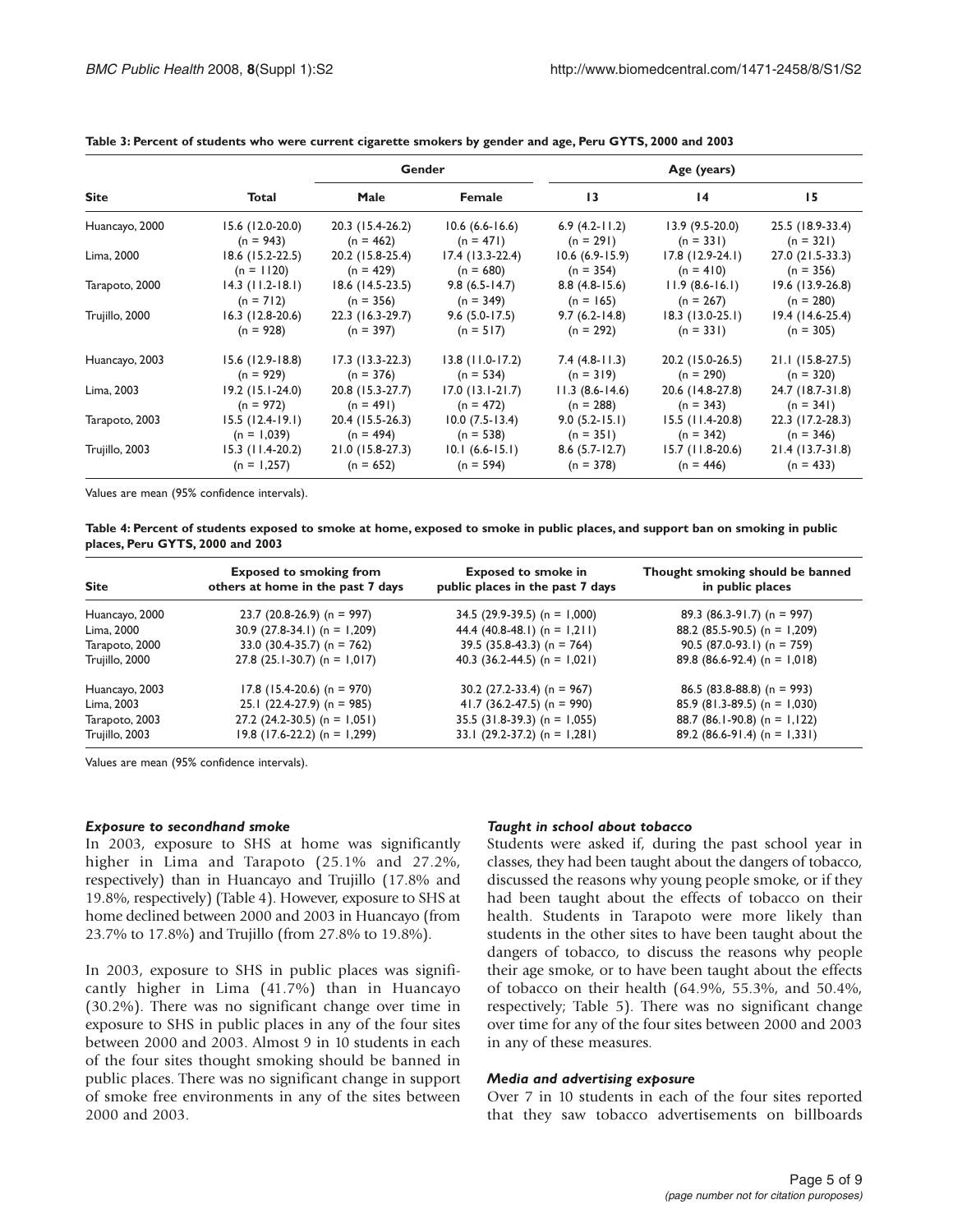| <b>Site</b>    | At school during the past year,<br>taught dangers of<br>smoking tobacco | At school during the<br>past year, discussed reasons<br>why people their age smoke | At school during the<br>past year, taught about<br>the effects of smoking |
|----------------|-------------------------------------------------------------------------|------------------------------------------------------------------------------------|---------------------------------------------------------------------------|
| Huancayo, 2000 | 47.1 $(43.1 - 51.1)$ (n = 986)                                          | 44.9 (39.3-50.7) (n = 999)                                                         | 38.3 (33.2-43.6) (n = 1,000)                                              |
| Lima, 2000     | 42.6 $(36.4-49.1)$ (n = 1,194)                                          | 33.9 (29.6-38.6) (n = 1,206)                                                       | 28.6 $(24.8-32.9)$ (n = 1,205)                                            |
| Tarapoto, 2000 | 67.1 (59.8-73.7) (n = 761)                                              | 52.4 $(46.5-58.3)$ (n = 763)                                                       | 50.6 $(44.5-56.7)$ (n = 754)                                              |
| Trujillo, 2000 | 58.0 $(52.6-63.2)$ (n = 1,008)                                          | 49.3 $(44.5-54.1)$ (n = 1,025)                                                     | 43.5 (37.0-50.1) (n = 1,014)                                              |
| Huancayo, 2003 | 48.8 $(45.3 - 52.4)$ (n = 990)                                          | 42.8 (39.2-46.4) (n = 993)                                                         | 36.1 (32.0-40.5) (n = 994)                                                |
| Lima, 2003     | 43.2 (37.2-49.3) (n = $1,027$ )                                         | $37.1$ (30.7-44.1) (n = 1,040)                                                     | $32.2$ (26.7-38.4) (n = 1,035)                                            |
| Tarapoto, 2003 | 64.9 (60.1-69.4) (n = 1,125)                                            | 55.3 $(51.2-59.4)$ (n = 1,122)                                                     | 50.4 $(45.5-55.4)$ (n = 1,123)                                            |
| Trujillo, 2003 | 56.6 $(51.3-61.8)$ (n = 1,344)                                          | 49.6 (43.7-55.5) (n = $1,347$ )                                                    | 43.2 (39.7-46.8) (n = $1,340$ )                                           |

**Table 5: Percent of students who were taught the dangers of smoking, discussed reasons why people their age use tobacco, or were taught the effects of using tobacco, Peru GYTS, 2000 and 2003**

Values are mean (95% confidence intervals).

**Table 6: Percent of students who saw advertisements on billboards, or in newspapers or magazines, and had an object with a tobacco company logo on it, Peru GYTS, 2000 and 2003**

| <b>Site</b>    | Saw ads for cigarettes on<br>billboards in the past month | Saw ads for cigarettes in<br>newspapers or magazines<br>in the past month | Had an object with a cigarette<br>brand logo on it |
|----------------|-----------------------------------------------------------|---------------------------------------------------------------------------|----------------------------------------------------|
| Huancayo, 2000 | 70.3 $(65.3-74.8)$ (n = 989)                              | 77.1 $(73.6-80.2)$ (n = 983)                                              | $12.8$ (9.8-16.4) (n = 983)                        |
| Lima, 2000     | 78.3 $(74.6-81.6)$ (n = 1,198)                            | 84.7 (82.4-86.7) (n = 1,197)                                              | $13.8$ (11.4-16.7) (n = 1,190)                     |
| Tarapoto, 2000 | 76.6 $(74.1-78.8)$ (n = 755)                              | 82.5 (79.0-85.5) (n = 752)                                                | 7.4 $(5.5-9.9)$ (n = 756)                          |
| Trujillo, 2000 | $71.4$ (68.0-74.7) (n = 1,008)                            | 77.6 $(72.6 - 81.8)$ (n = 1,000)                                          | $11.8$ (9.0-15.3) (n = 1,003)                      |
| Huancayo, 2003 | 69.0 $(64.6 - 73.0)$ (n = 984)                            | 72.4 $(67.4 - 77.0)$ (n = 975)                                            | $13.7$ (11.4-16.4) (n = 965)                       |
| Lima, 2003     | $76.9$ (71.5-81.5) (n = 1,027)                            | 82.0 $(78.5-85.1)$ (n = 1,022)                                            | $12.5$ (9.9-15.8) (n = 1,016)                      |
| Tarapoto, 2003 | 74.4 (70.9-77.6) (n = 1,119)                              | 78.4 $(74.8-81.7)$ (n = 1,116)                                            | $10.6$ (8.8-12.7) (n = 1,108)                      |
| Trujillo, 2003 | 73.1 $(69.3-76.6)$ (n = 1,328)                            | 78.8 $(75.0-82.1)$ (n = 1,325)                                            | $11.7$ (9.3-14.6) (n = 1,319)                      |

Values are mean (95% confidence intervals).

during the month prior to the survey (Table 6). A similar proportion reported seeing advertisements for cigarettes in newspapers or magazines in the month prior to the survey, with Lima showing the highest proportion (82.0%) in 2003, a significantly higher exposure than in Huancayo. Approximately 1 in 10 students reported that they had an object (that is, hat, t-shirt, knapsack, and so on) with a cigarette logo on it (Table 6).

#### *Cessation*

In 2003, approximately 7 in 10 students who currently smoked cigarettes in Huancayo, Tarapoto, and Trujillo, and 6 in 10 in Lima, reported that they wanted to stop smoking at the time of the survey (Table 7). A similar proportion of smokers had tried to stop smoking during the past year but failed. The majority of students in each of the four sites who currently smoked at the time of the survey reported that they had received help to quit smoking, with the percent in Tarapoto (75.2%) being significantly higher than in Lima (58.6%). There was no significant change over time in intention to quit or success in quitting in any of the sites between 2000 and 2003.

#### *Access and availability*

Almost 6 in 10 students in each of the four sites who currently smoked in 2003 reported that they "usually" bought their cigarettes in a store (Table 8). There was no significant difference between the sites. Over 7 in 10 current smokers who usually bought their tobacco in a store reported they had not been refused purchase because of their age in all the sites. In addition, approximately 1 in 10 students in each of the four sites had been offered "free" cigarettes by tobacco company representatives.

#### **Discussion**

WHO FCTC Article 20 calls for countries to use consistent methods and procedures in their tobacco control surveillance efforts [1]. All GYTS surveys use exactly the same sampling procedures, core questionnaire items, training protocol, and field procedures [20-22]. Therefore, the analysis of data is consistent and comparable across all survey sites and over time. The data in this report show that for 13 to 15 year olds in four cities in Peru, approximately 15% currently smoked cigarettes and approximately 6% used other tobacco products.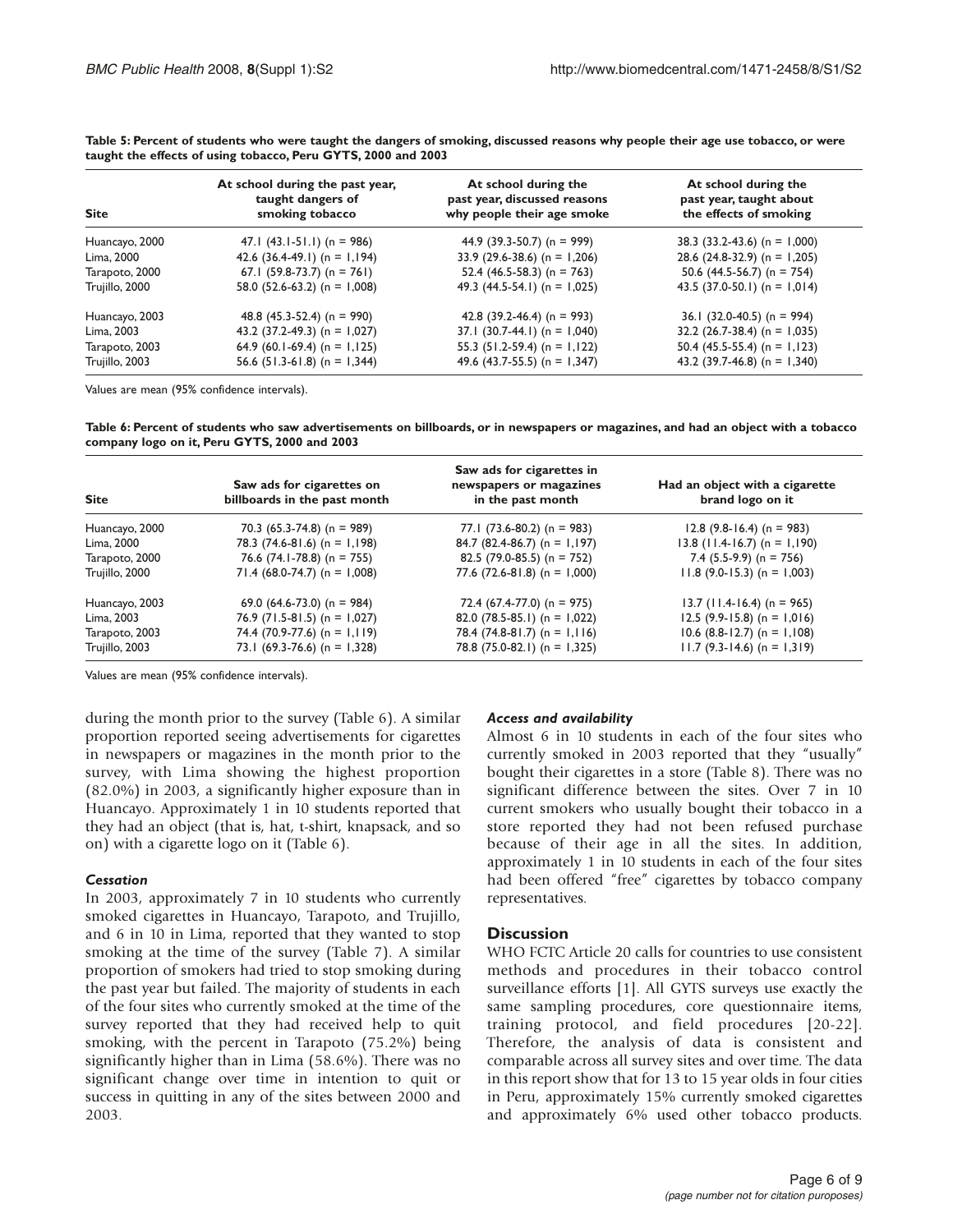| <b>Site</b>    | <b>Current smokers</b>         | <b>Current cigarette</b><br>smokers who wanted to<br>stop smoking now | <b>Current cigarette smokers</b><br>who tried to stop smoking<br>during the past year | <b>Current smokers who</b><br>have ever received help<br>to stop smoking |
|----------------|--------------------------------|-----------------------------------------------------------------------|---------------------------------------------------------------------------------------|--------------------------------------------------------------------------|
| Huancayo, 2000 | $15.6$ (12.0-20.0) (n = 943)   | 69.3 (61.4-76.1) (n = 94)                                             | 68.1 $(59.1 - 75.9)$ (n = 96)                                                         | 64.0 $(54.9-72.1)$ (n = 364)                                             |
| Lima, 2000     | $18.6$ (15.2-22.5) (n = 1120)  | 62.0 $(51.1 - 71.8)$ (n = 102)                                        | 61.6 (52.4-70.1) (n = 119)                                                            | 53.3 $(47.4-59.1)$ (n = 509)                                             |
| Tarapoto, 2000 | $14.3$ (11.2-18.1) (n = 712)   | $84.2$ (71.8-91.7) (n = 51)                                           | 79.5 $(68.2 - 87.6)$ (n = 56)                                                         | 70.6 (62.7-77.4) (n = 257)                                               |
| Trujillo, 2000 | $16.3$ (12.8-20.6) (n = 928)   | 79.5 $(65.1 - 88.9)$ (n = 73)                                         | 78.7 $(65.9-87.6)$ (n = 84)                                                           | $71.5$ (65.5-76.8) (n = 388)                                             |
| Huancayo, 2003 | $15.6$ (12.9-18.8) (n = 929)   | 76.2 $(67.4-83.2)$ (n = 76)                                           | 75.0 (61.8-84.8) (n = 78)                                                             | $71.8$ (59.2-81.7) (n = 141)                                             |
| Lima, 2003     | $19.2$ (15.1-24.0) (n = 972)   | 62.2 (52.4-71.2) (n = $104$ )                                         | 64.5 (52.8-74.6) (n = 107)                                                            | 58.6 $(52.0-64.9)$ (n = 180)                                             |
| Tarapoto, 2003 | $15.5$ (12.4-19.1) (n = 1,039) | 77.6 $(65.1 - 86.5)$ (n = 82)                                         | 80.5 (66.4-89.6) (n = 80)                                                             | 75.2 $(66.9 - 81.9)$ (n = 151)                                           |
| Trujillo, 2003 | $15.3$ (11.4-20.2) (n = 1,257) | 72.8 (63.2-80.6) (n = 124)                                            | 73.0 $(66.4-78.7)$ (n = 123)                                                          | 64.5 (58.5-70.2) (n = 200)                                               |

**Table 7: Percent of current smokers, current smokers who wanted to quit, who tried to quit, or who received help to quit, Peru GYTS, 2000 and 2003**

Values are mean (95% confidence intervals).

**Table 8: Percent of current smokers who usually bought cigarettes in a store, of those who bought in a store the percent not refused purchase because of their age, and those offered free cigarettes by a tobacco company representative, Peru GYTS, 2000 and 2003**

| <b>Site</b>    | <b>Current smokers who</b><br>usually bought their<br>cigarettes in a store | <b>Current smokers who usually</b><br>bought their cigarettes in<br>a store who were not refused<br>purchase because of their age | Ever been offered "free"<br>cigarettes by a cigarette<br>company representative |
|----------------|-----------------------------------------------------------------------------|-----------------------------------------------------------------------------------------------------------------------------------|---------------------------------------------------------------------------------|
| Huancayo, 2000 | 59.3 (49.8-68.2) (n = 146)                                                  | 89.8 (79.4-95.3) (n = 81)                                                                                                         | $11.3$ (9.0-14.0) (n = 991)                                                     |
| Lima, 2000     | 62.4 (55.9-68.5) (n = 194)                                                  | 70.3 (60.6-78.5) (n = 96)                                                                                                         | $9.4$ (7.9-11.2) (n = 1,201)                                                    |
| Tarapoto, 2000 | 53.6 $(42.9-64.1)$ (n = 95)                                                 | 75.2 $(59.2 - 86.4)$ (n = 43)                                                                                                     | 8.1 $(6.2 - 10.5)$ (n = 760)                                                    |
| Trujillo, 2000 | 59.9 (50.9-68.3) (n = 141)                                                  | 87.2 $(78.4-92.7)$ (n = 73)                                                                                                       | 9.6 $(7.5 - 12.2)$ (n = 1,012)                                                  |
| Huancayo, 2003 | 66.2 $(56.3-74.8)$ (n = 143)                                                | 72.0 $(63.0-79.6)$ (n = 83)                                                                                                       | $11.2$ (8.9-14.1) (n = 978)                                                     |
| Lima, 2003     | 59.3 $(50.3-67.6)$ (n = 189)                                                | 73.9 $(62.3-82.9)$ (n = 97)                                                                                                       | $9.7$ (7.3-12.8) (n = 1,028)                                                    |
| Tarapoto, 2003 | 53.9 $(46.6-61.1)$ (n = 151)                                                | 77.2 $(64.8-86.1)$ (n = 68)                                                                                                       | 8.9 $(7.0-11.4)$ (n = 1,117)                                                    |
| Trujillo, 2003 | $71.0$ (64.1-77.0) (n = 207)                                                | 70.1 (60.9-78.0) (n = 131)                                                                                                        | 7.7 $(6.0-9.7)$ (n = 1,326)                                                     |

Values are mean (95% confidence intervals).

There was no change between 2000 and 2003 in the prevalence of tobacco use. The results from these surveys can be used to set a baseline for monitoring specific tobacco control interventions in Peru as they relate to WHO FCTC articles and Peruvian Law 28705 and further enhance the capacity of the country to develop, implement, and evaluate their tobacco control programs.

Over 3 in 10 students reported that they were exposed to smoke in public places. Article 8 of the WHO FCTC addresses the need to protect the population from exposure to tobacco smoke and Peruvian Law 28705 completely bans smoking in public and private establishments dedicated to health and education. However, Law 28705 only partially restricts smoking in workplaces, hotels, restaurants, coffee shops, bars and other recreational centers, allowing designated smoking areas [2]. The GYTS results show that between 2000 and 2003 the percentage of students exposed to SHS in public places did not change, but that more than 80% of respondents thought that smoking should be banned in all public places. In Peru, the 2003 GYTS was applied in

schools between September and November, and exposure to SHS at home, in the week prior to the survey, decreased in Huancayo and Trujillo. This could be related to smoke free campaigns led by non-governmental organizations for the approval and ratification of the WHO FCTC in Peru. The existing provisions of Law 28705 must be enforced and it is possible, if presented, that the findings from the GYTS could convince the Peruvian congress to consider amending Law 28705 to include all public workplaces becoming smoke free and to ensure effective enforcement.

Exposure to tobacco advertising is high in Peru and did not change between 2000 and 2003. Nearly 70% of the students in all sites in 2000 and 2003 had seen protobacco advertising on billboards, or in newspapers or magazines in the past month. It is urgent that Article 13 of the WHO FCTC requiring a comprehensive ban on all tobacco advertising, promotion and sponsorship be implemented in Peru. Peruvian Law 28705 prohibits direct and indirect advertising and sponsorship promoting tobacco products in electronic media and all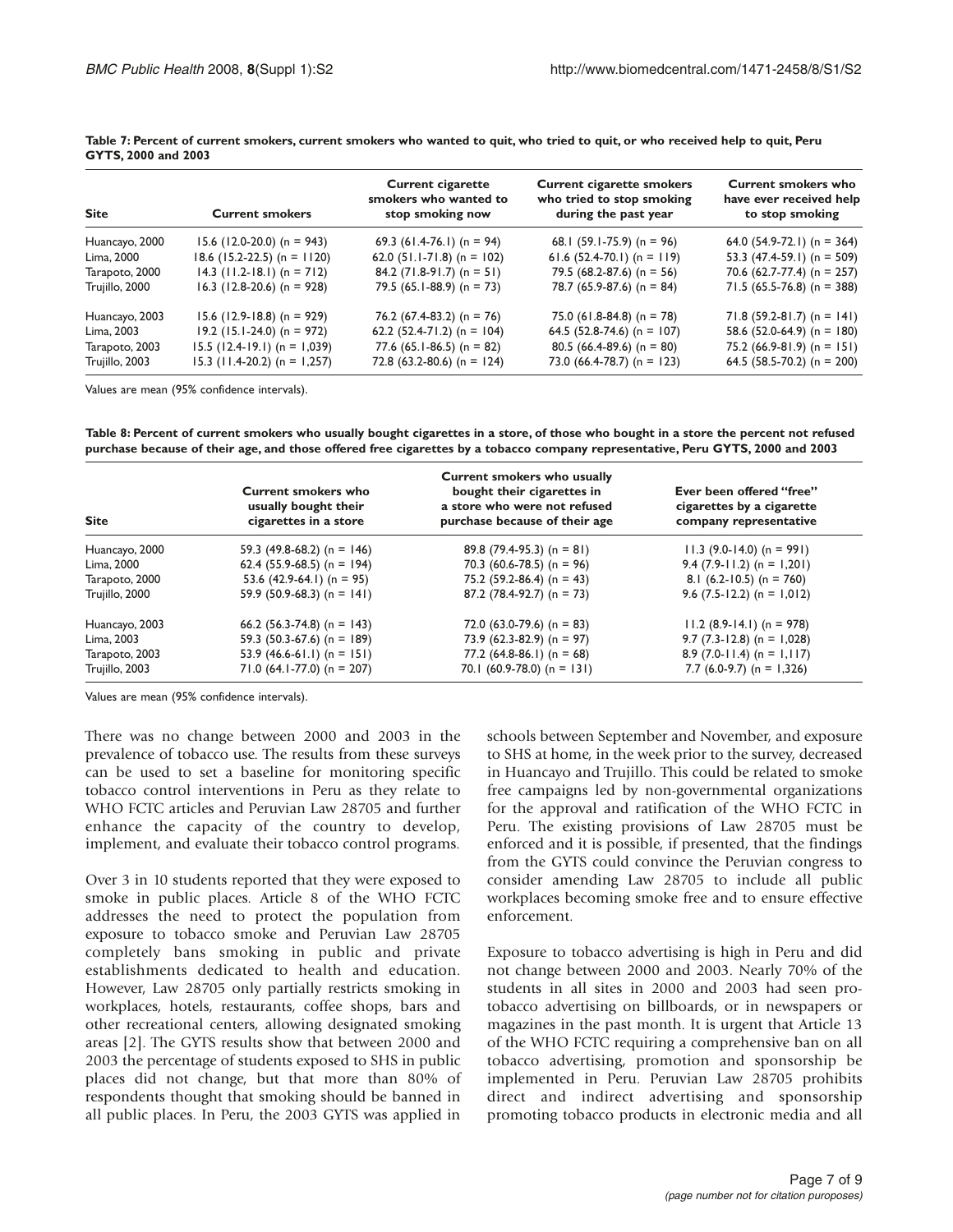sports events and also prohibits sponsorship by the tobacco industry of events for minors. However, Law 28705 includes only partial restrictions; thus, it is not as strict as Article 13 of the WHO FCTC requires. Studies have shown that the impact of partial restrictions, such as those outlined by Law 28705, have very little effect on the consumption of tobacco [23].

Renewed effort needs to be made to achieve the objectives set by Article 12 of the WHO FCTC on education, communication, training and public awareness and Article 5 in Peruvian Law 28705 dedicated to promote and strengthen public awareness of tobacco control issues. However, education programs will be most effective if they occur after a favorable tobacco control policy environment has been established [23]. Thus, the initial strategy should be to focus on: policies aimed at reducing tobacco consumption, such as increased taxes and prices; 100% smoke free environments in all public places and workplaces; and a comprehensive ban of all tobacco advertising, promotion and sponsorship. Creating this favorable policy environment first is especially important for school programs on preventing tobacco consumption, given the results of a recent literature review showing their ineffectiveness [24] and according to tobacco control policies recommended by WHO [23].

Data in this report further show that over 6 in 10 current smokers want to stop smoking and over 6 in 10 have tried to stop during the past year but have failed. These findings suggest the need to develop, pilot test, and evaluate potential youth cessation programs in accordance with Article 14 of the WHO FCTC and Article 5 of Peruvian Law 28705.

#### **Conclusion**

Between 2000 and 2003, many of the main indicators of the GYTS did not change, given that minimal policies were implemented in Peru during this time [3,23]. With the ratification of the WHO FCTC and the passing of Law 28705, however, new hope has been raised. Development of an effective comprehensive tobacco control program, including population-based intervention efforts to reduce tobacco use - such as smoke-free environment policies, increases in the price of tobacco products, laws that regulate and enforce bans on sales, purchases, and consumption of tobacco products by underage youth, laws that regulate content, labeling, promotion, and advertising of tobacco products, and mass media campaigns - will require careful monitoring and evaluation of existing programs and the likely development of new efforts [25,26]. The synergy between the Peruvian leadership in ratifying the WHO FCTC and in supporting the conduct of the GYTS throughout the country offers

Peru a unique opportunity to develop, implement and evaluate comprehensive tobacco control policies that can lead to a reduction in tobacco consumption, especially among adolescents. Repeating the GYTS in the future will provide data to assess whether the tobacco control policies in Law 28705 are being implemented and enforced.

#### **List of abbreviations used**

FCTC, Framework Convention on Tobacco Control; GTSS, Global Tobacco Surveillance System; GYTS, Global Youth Tobacco Survey; SHS, secondhand smoke; WHO, World Health Organization.

#### **Competing interests**

The authors declare that they have no competing interests.

#### **Authors' contributions**

CWW, NRJ and SA conceived of the study, participated in its design and coordination, and helped to draft the manuscript. AZ was responsible for national coordination of the study and drafted the manuscript. MS, AP and ACH participated in interpretation of the statistical analysis and drafting of the manuscript. All authors read and approved the final manuscript.

#### **Acknowledgements**

We sincerely thank Eduardo Romero and Viviana Maldonado from Cedro Research Area and Eva Chanamé from Nursing Faculty of Cayetano Heredia Peruvian University for their collaboration in the survey.We wish to thank PAHO for their financial support.

We acknowledge the students who participated in the GYTS and the survey administrators. The production of this supplement was made possible through a cooperative agreement from the U.S. Centers for Disease Control and Prevention to the Pan American Health Organization.

This article has been published as part of *BMC Public Health* Volume 8 Supplement 1, 2008: The Global Youth Tobacco Survey (GYTS) - linking data to the implementation of the WHO Framework Convention on Tobacco Control.The full contents of the supplement are available online at http://www.biomedcentral.com/1471-2458/8?issue=S1.

#### **References**

- 1. World Health Organization: *WHO Framework Convention on Tobacco Control*. Geneva: World Health Organization; 2003. [http://www.who. int/tobacco/framework/WHO\_FCTC\_english.pdf]
- 2. Peru. Ley 28705. **Ley General para la prevención y control de los riesgos del consumo de tabaco.** Diario Oficial El Peruano. Normas Legales: 316197-8, 06-04-2006.
- 3. Shafey O, Dolwick S, Guindon GE: *Tobacco Control Country Profiles 2003, Peru*.Atlanta, GA:American Cancer Society; 2003 [http://www. cancer.org/downloads/TOB/Peru.pdf]
- 4. Lopez AD, Colliwish NE, Pha T: **A descriptive model of the cigarette epidemic in developed countries.** *Tobacco Control* 1994, **3:**242-247.
- 5. Castro R, Zavaleta A: *Epidemiología de las Drogas en la Población Urbana Peruana 2003. Encuesta de Hogares.* Lima: Centro de Información y Educación Para la Prevención del Abuso de Drogas CEDRO; 2004. [Monografías de Investigación 23]
- 6. PERU; Ministerio de Educacion DEVIDA ONUDD: *Estudio Epidemiológico Sobre el Consumo de Drogas en la Población Escolar de*